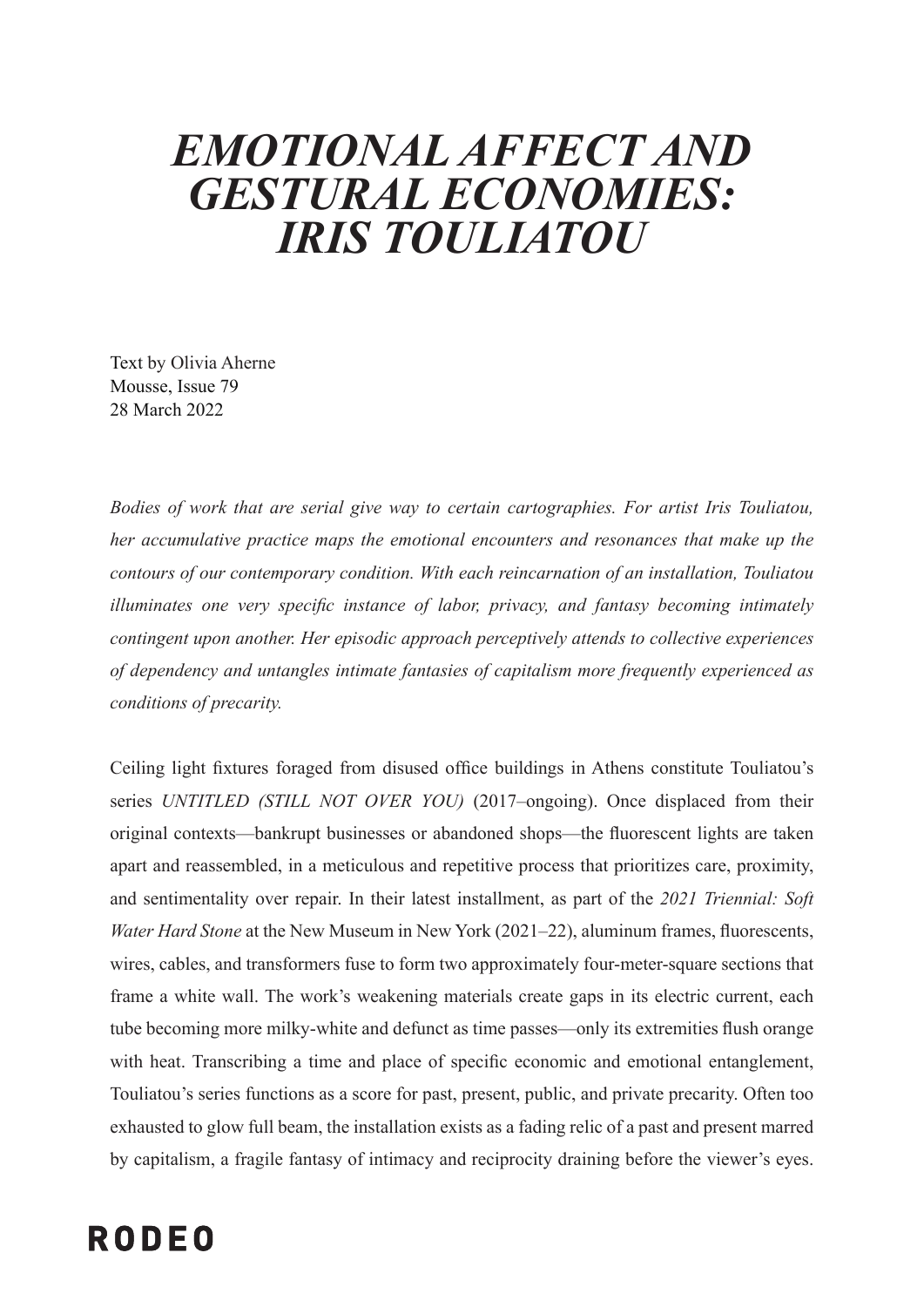Touliatou approaches the work's gestural economies and means of circulation as emotional states of inquiry and affect. Once the bulbs have blown or have completely worn out, what remains are the silver metallic frames reflecting the work's surroundings and spectators. At first, the work seems to be contingent on its functional condition, and its lifetime always unknown; however, loss also functions as a space of potential. When unplugged and in between states of exhibition, they operate as neither artworks nor lights but return to a state of latency, and as such, when they are transported, all their (dys)functional parts and states of condition are declared in detail. The work's entangled relationship to time and value is both ephemeral and perpetual—a continuously charged state of synchronous doubt and hope. For the artist, these objects have also come to hold memories of home, those familiar faces one returns to that are imbued with equal measures of reassurance and despair.

Another series, titled *EMOTIONAL INFINITY (THE SOUND OF THEM COMING BACK AMPLIFIED AND LOOPED)*(2021), also constitutes the familiar warmth of the ubiquitous. Made up of a series of electric oscillating fans and house keys copied from strangers, families, friends, and neighbors—which are tied to the external cages of the fans—*EMOTIONAL INFINITY* is the intimate sound of jingling metal that signals when a loved one has returned home. Recently staged as part of the 7th Athens Biennale (2021), the installation continuously reproduces this sound as air moves through densely packed clusters of keys, key rings, and other sentimental keepsakes. These incredibly personal objects are obtained through informal bonds of trust and understanding, a collaborative composition performed by an intimate chorus of safekeeping. The work speaks to what theorist Lauren Berlant articulates as "intimate publics": "Would it be possible to talk about a biography of gesture, of interruption, of reciprocal coexistences (and not just amongst intimates who know each other)?" <sup>1</sup> *EMOTIONAL INFINITY* is that very gesture. It holds romantic memories of a time when the collective ownership of a set of keys was a sign of trust and a shared experience of belonging. As the series has grown, Touliatou has been consciously using the ribbons her mother collects when receiving or exchanging gifts as visual mementos of her own gratitude for the trust imbued in the work and the solidarities it has established. *EMOTIONAL INFINITY* emerges out of a very honest economy of exchange—a commitment to intimacy as plural experience—the "multiple affective registers of collective life that keep people loosely knotted together."<sup>2</sup>

Toward the end of 2021, while in New York, Touliatou was invited to participate in the group show *Lives of an Object* at Andreas Melas and ARCH, in Athens. Using her own physical absence as space to work and think from, an iteration of *CURES FOR KNOWN FEARS, CURES* 

## **RODEO**